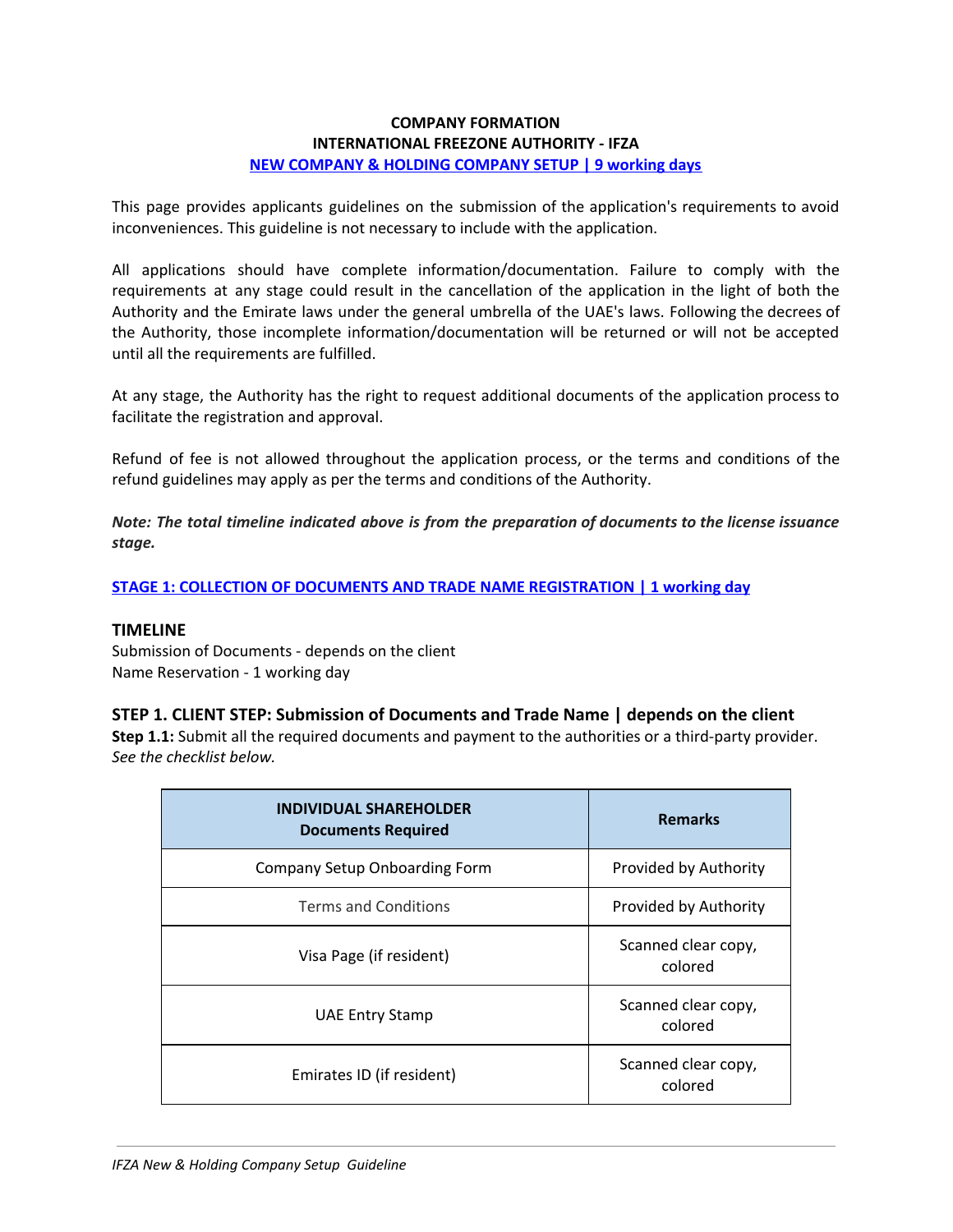| Passport Copy                            | Scanned clear copy, uncut<br>with full border. Please<br>see the guidelines below. |
|------------------------------------------|------------------------------------------------------------------------------------|
| Passport size photo for all shareholders | Please see the photo<br>guidelines below.                                          |

| <b>CORPORATE SHAREHOLDER</b><br><b>Documents Required</b> | <b>Remarks</b>                            |
|-----------------------------------------------------------|-------------------------------------------|
| <b>Company Setup Onboarding Form</b>                      | See link                                  |
| <b>Term and Conditions</b>                                | Provided by Authority                     |
| <b>Board Resolution</b>                                   | Original Copy & Attested                  |
| <b>Trade License</b>                                      | <b>Scanned Clear Copy</b>                 |
| <b>Memorandum of Association</b>                          | <b>Scanned Clear Copy</b>                 |
| Certificate of Incumbency                                 | <b>Scanned Clear Copy</b>                 |
| Share Certificate of the shareholding company             | <b>Scanned Clear Copy</b>                 |
| Passport copy of the UBO's                                | Scanned clear copy,<br>colored            |
| Passport copy of the Manager                              | Scanned clear copy,<br>colored            |
| Manager's Visa page copy (if UAE resident)                | Scanned clear copy,<br>colored            |
| Proof of Address (of Signatory)                           | Scanned clear copy                        |
| Passport size photo of the Manager                        | Please see the photo<br>guidelines below. |

# **Additional requirements of IBG:**

| Service Agreement           | Signed by the Authorized person |
|-----------------------------|---------------------------------|
| Know Your Client Form (KYC) | Complete, per Shareholder       |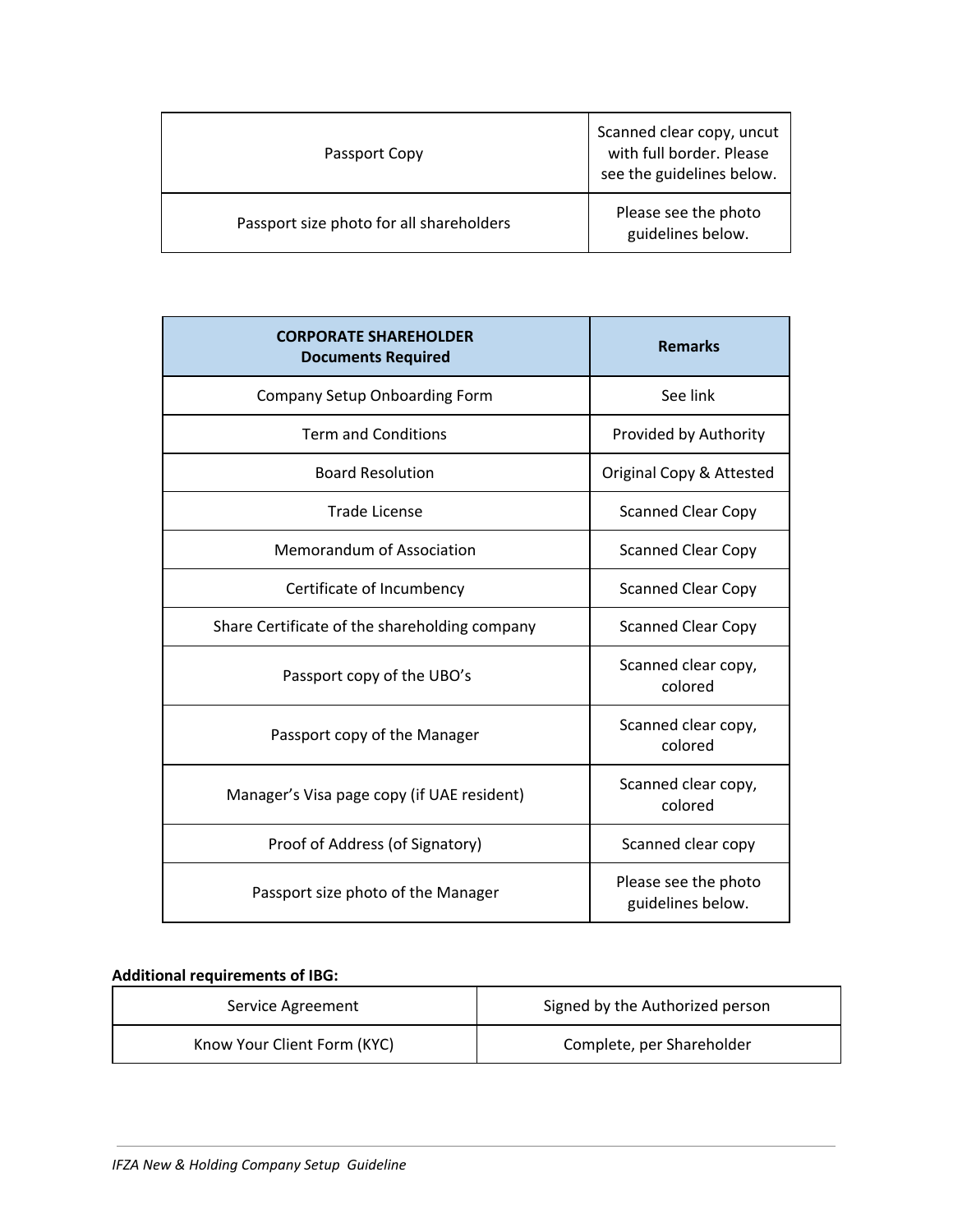### **Passport Size Photo Guidelines:**



- **●** White Background
- **●** Teeth should not be visible
- **●** Light-colored shirts are not allowed
- **●** Jewelry and eyeglasses not allowed
- **●** No handwritten marks allowed on the photos
- **●** Must be in high resolution

#### **Passport Copy Guidelines:**

- Colored and clear full page of the passport
- Passport should be valid for a minimum of 7 months
- Amendment/modification page should be included (if applicable)
- Additional remarks for below nationalities:
	- India First and last page copy
		- Pakistan First and second-page copy
		- Sri Lanka First and fourth-page copy
		- US First and special comment page copy
		- Nepal First and last page copy

**Step 1.2:** Submit three (3) Trade Name options to the Authority or a third-party provider for approval.

# **STEP 2. PROVIDER STEP | Trade Name Reservation & Preparation of Documents | 1 working day**

**Step 2.1:** Review and prepare documents submitted by the client.

**Step 2.2:** Obtain signatures from the client.

**Step 2.3:** Send three (3) Trade Name options to the Authority for approval.

**Note:** Submission of documents to the authorities can be done the same day the client submitted the documents. Documents submitted after 3:00 pm will be processed the next day. Trade Name reservation can also be done while completing the documents.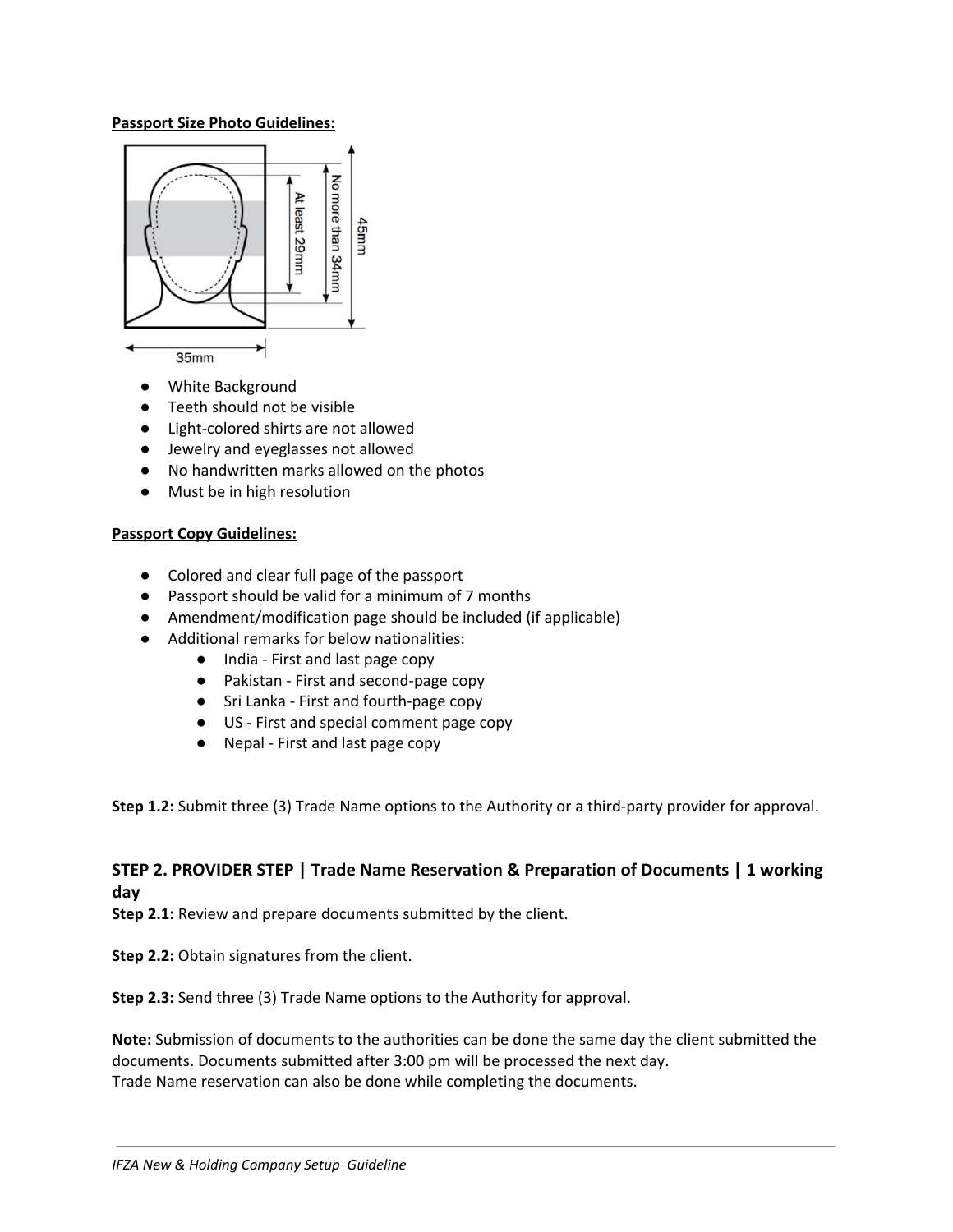# **STEP 3. GOVERNMENT STEP | Trade Name Approval | 1 working day**

The Authority will review the submitted Trade Names. The Authority will notify and grant Name Reservation Certificate to the client or the third party provider if (1) name matches the criteria.

**Note:** The client may not proceed to the next stage unless the Trade Name is approved.

# **STAGE 2: LICENSE APPLICATION | 3-5 working days**

**TIMELINE** Submission of Documents - 1 working day Pre-Approval - 3-5 working days

# **STEP 1. PROVIDER STEP | Submission of Documents & Payment | 1 working day**

Submit application together with the complete documentation and payment to the Authority.

**Note:** Submission of documents to the authorities can be done the same day the client submitted the documents. Documents submitted after 3:00 pm will be processed the next day.

# **STEP 2. GOVERNMENT STEP | Review of Application | 3-5 working days**

The Authority will review the documents once completed and payment received.

**Note:** In some cases, the Authority may request more information or documentation before proceeding.

# **STAGE 3. LICENSE ISSUANCE | 3 working days**

#### **TIMELINE**

License Issuance - 1-3 working days

# **GOVERNMENT STEP | License Issuance | 3 working days**

After carefully reviewing all the documents, the Authority will notify the client or the third party provider that the application has been approved.

The Authority will issue the following documents:

# **Incorporation Documents**

Trade License

Certificate of Incorporation